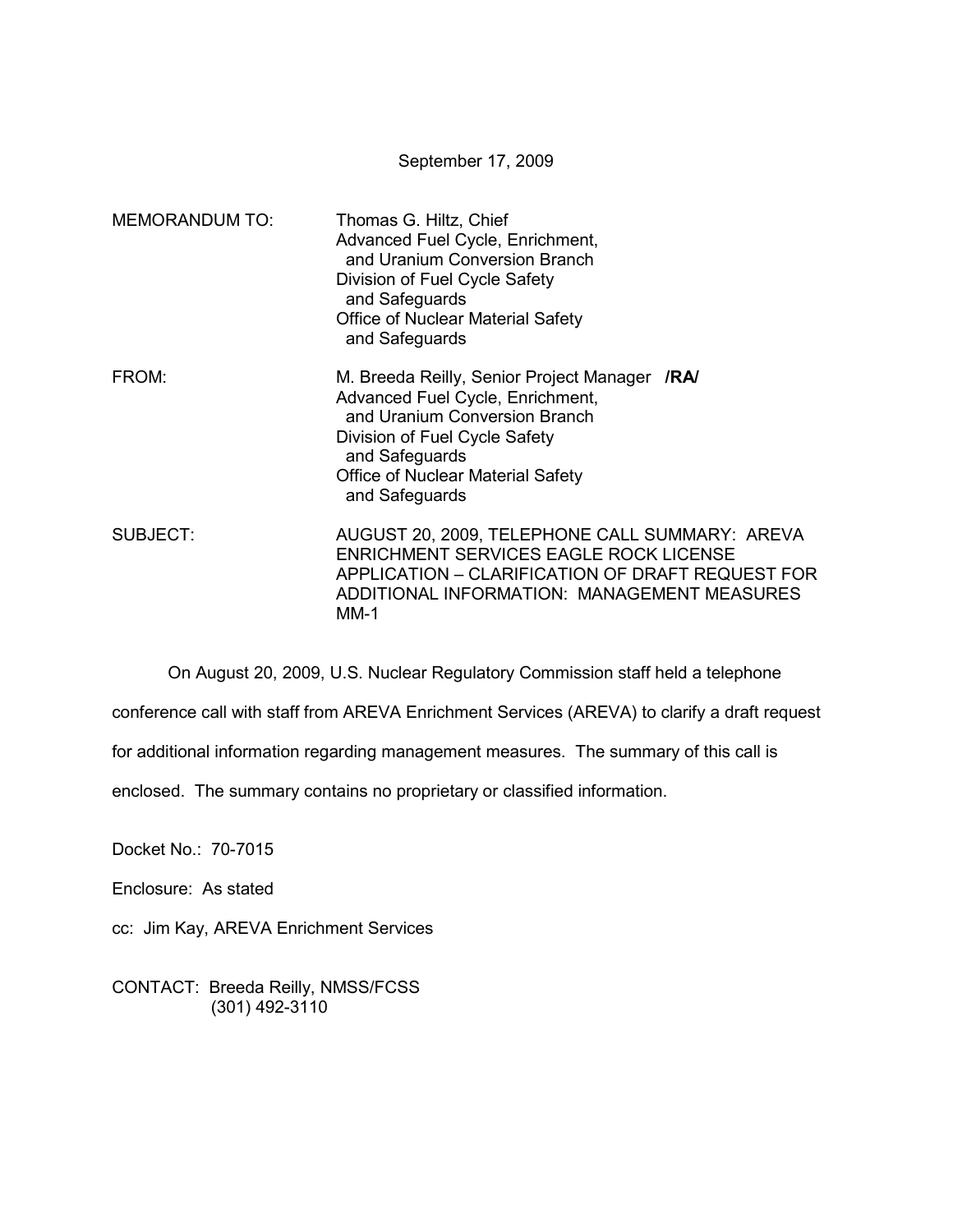| <b>MEMORANDUM TO:</b> | Thomas G. Hiltz, Chief<br>Advanced Fuel Cycle, Enrichment,<br>and Uranium Conversion Branch<br>Division of Fuel Cycle Safety<br>and Safeguards<br>Office of Nuclear Material Safety<br>and Safeguards                          |     |
|-----------------------|--------------------------------------------------------------------------------------------------------------------------------------------------------------------------------------------------------------------------------|-----|
| FROM:                 | M. Breeda Reilly, Senior Project Manager<br>Advanced Fuel Cycle, Enrichment,<br>and Uranium Conversion Branch<br>Division of Fuel Cycle Safety<br>and Safeguards<br><b>Office of Nuclear Material Safety</b><br>and Safeguards | /RA |
| SUBJECT:              | AUGUST 20, 2009, TELEPHONE CALL SUMMARY: AREVA<br>ENRICHMENT SERVICES EAGLE ROCK LICENSE APPLICATION -<br>CLARIFICATION OF DRAFT REQUEST FOR ADDITIONAL<br>INFORMATION: MANAGEMENT MEASURES<br>MM-1                            |     |

On August 20, 2009, U.S. Nuclear Regulatory Commission staff held a telephone conference call

with staff from AREVA Enrichment Services (AREVA) to clarify a draft request for additional information

regarding management measures. The summary of this call is enclosed. The summary contains no

proprietary or classified information.

Docket No.: 70-7015

Enclosure: As stated

cc: Jim Kay, AREVA Enrichment Services

CONTACT: Breeda Reilly, NMSS/FCSS (301) 492-3110

| DISTRIBUTION: |  |  |  |
|---------------|--|--|--|
|               |  |  |  |

MKotzalas, FCSS

MBailey, FFLD CSafford, OGC DDorman, FCSS KMorrissey, FCSS<br>
YFaraz, FCSS RVirgilio, FMSE GKulesa, FSME JWeil, OCA YFaraz, FCSS RVirgilio, FMSE GKulesa, FSME JWeil, OCA JHenson, RII RTrojanowski, RII DMcIntyre, OPA<br>DSeymour, RII MSheikh, RII TGody, RII

MSheikh, RII TGody, RII RWescott, FCSS<br>DArroyo, FCSS AFCB r/f

**ML092370424** 

| AFFIAIAL BEAARD AABV |                |                      |           |  |
|----------------------|----------------|----------------------|-----------|--|
| <b>DATE</b>          | 8/18/09        | 9/14/09              | 9/17/09   |  |
| <b>NAME</b>          | <b>BReilly</b> | <b>THristopoulos</b> | THiltz    |  |
| <b>OFFICE</b>        | NMSS/AFCB      | <b>NMSS/AFCB</b>     | NMSS/AFCB |  |
|                      |                |                      |           |  |

**OFFICIAL RECORD COPY**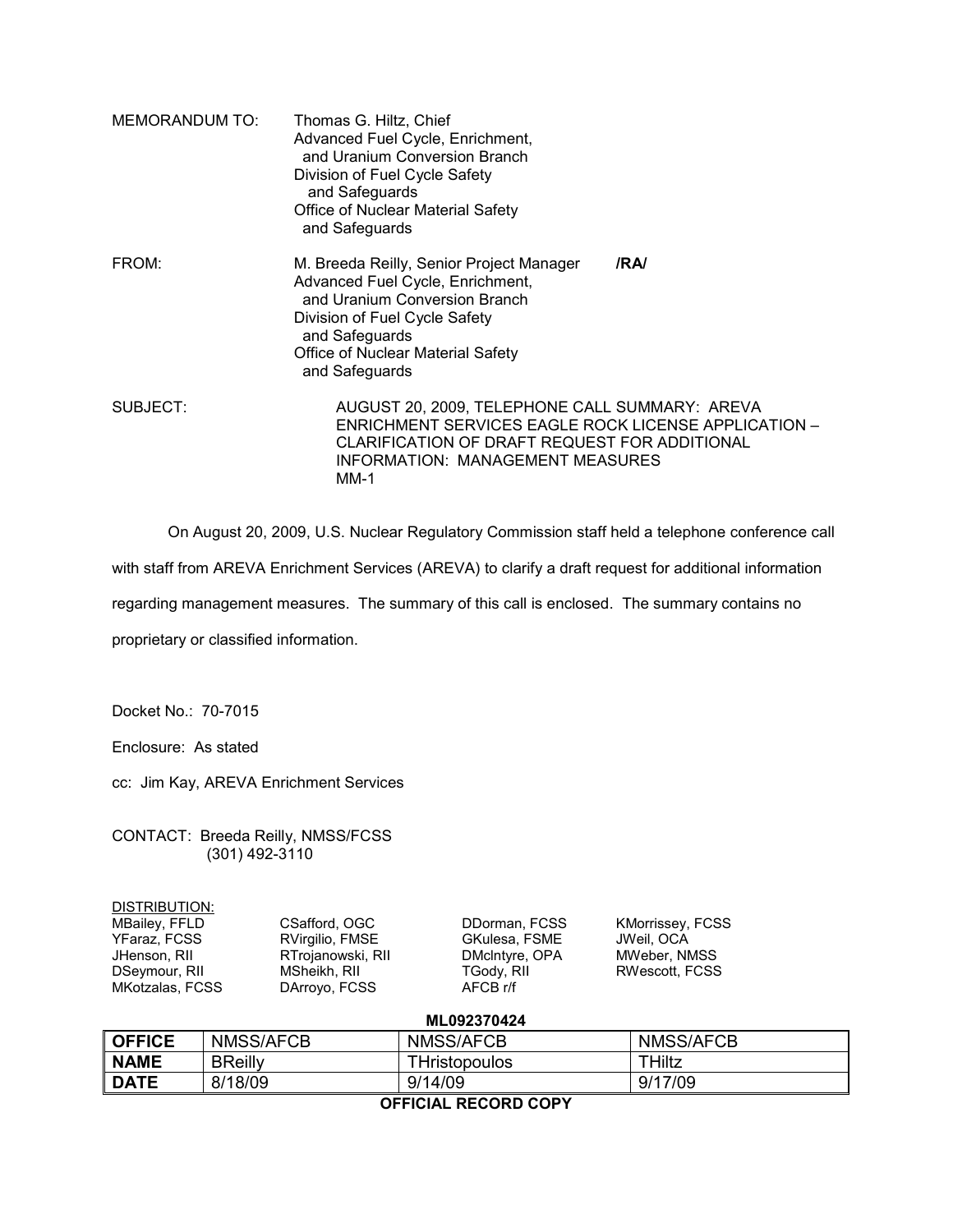## **Telephone Conference Call Summary**

#### **Management Measures Draft Request for Additional Information**

| Date and Time:     | 1:00 P.M. (EDT); August 20, 2009                                         |
|--------------------|--------------------------------------------------------------------------|
| Call Participants: | K. Morrissey, U.S. Nuclear Regulatory Commission (NRC)<br>B. Reilly, NRC |

J. Kay, AREVA Enrichment Services (AES)

During the conference call, staff discussed the NRC's draft request for additional information (RAI) (ADAMS Accession Number ML092370035) concerning management measures, item MM-1. MM-1 requests information on the criteria that AES will use to evaluate any changes to the facility and activities of personnel not included in the safety program, in order to determine whether prior NRC approval is required. AES asked NRC for clarification of this question.

Prior to the call, NRC staff provided a copy of the Draft Regulatory Guide DG-3037, "Guidance for Fuel Cycle Facility Change Processes" (http://www.nrc.gov/reading-rm/doc-collections/regguides/fuels-materials/draft-index.html) and example criteria for allowing changes to the application without prior NRC approval (Attachment).

During the call, NRC and AES staff discussed the regulatory requirements of Title 10 of the *Code of Federal Regulations* (10 CFR) 70.72 as well as the example criteria. Based on this discussion, the applicant had no additional questions about MM-1 and will respond to the final RAI.